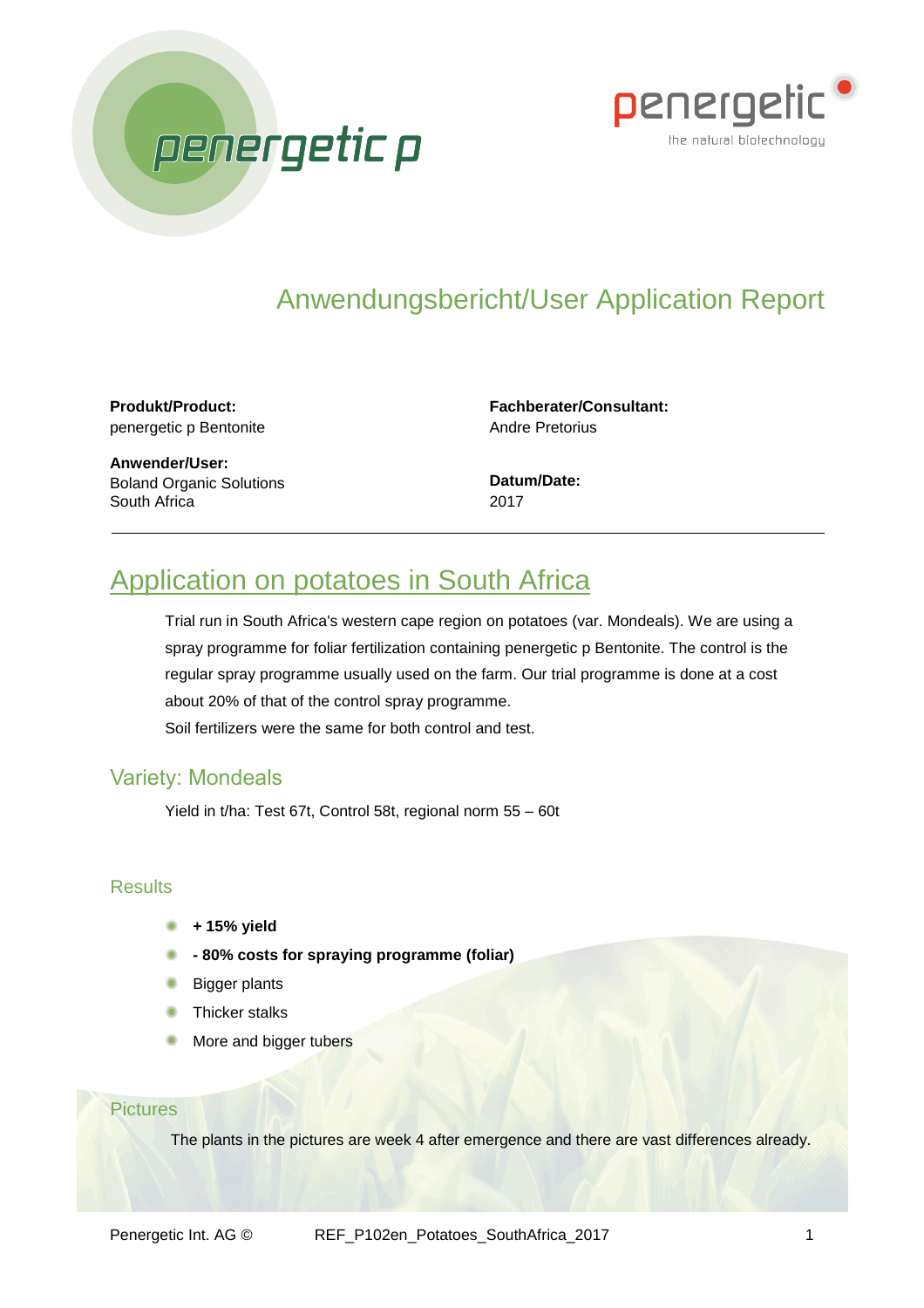

#### Uitvlug (Variety: Mondeals) Week 4



Control

Plants in trial higher, stronger.<br>Trial side vigorous growth - closed planting lanes.<br>Control side - planting lanes still visible.

Trial





Control sprayed with competitor's products



Trial - Penergetic P Bentonite, G, C, H+